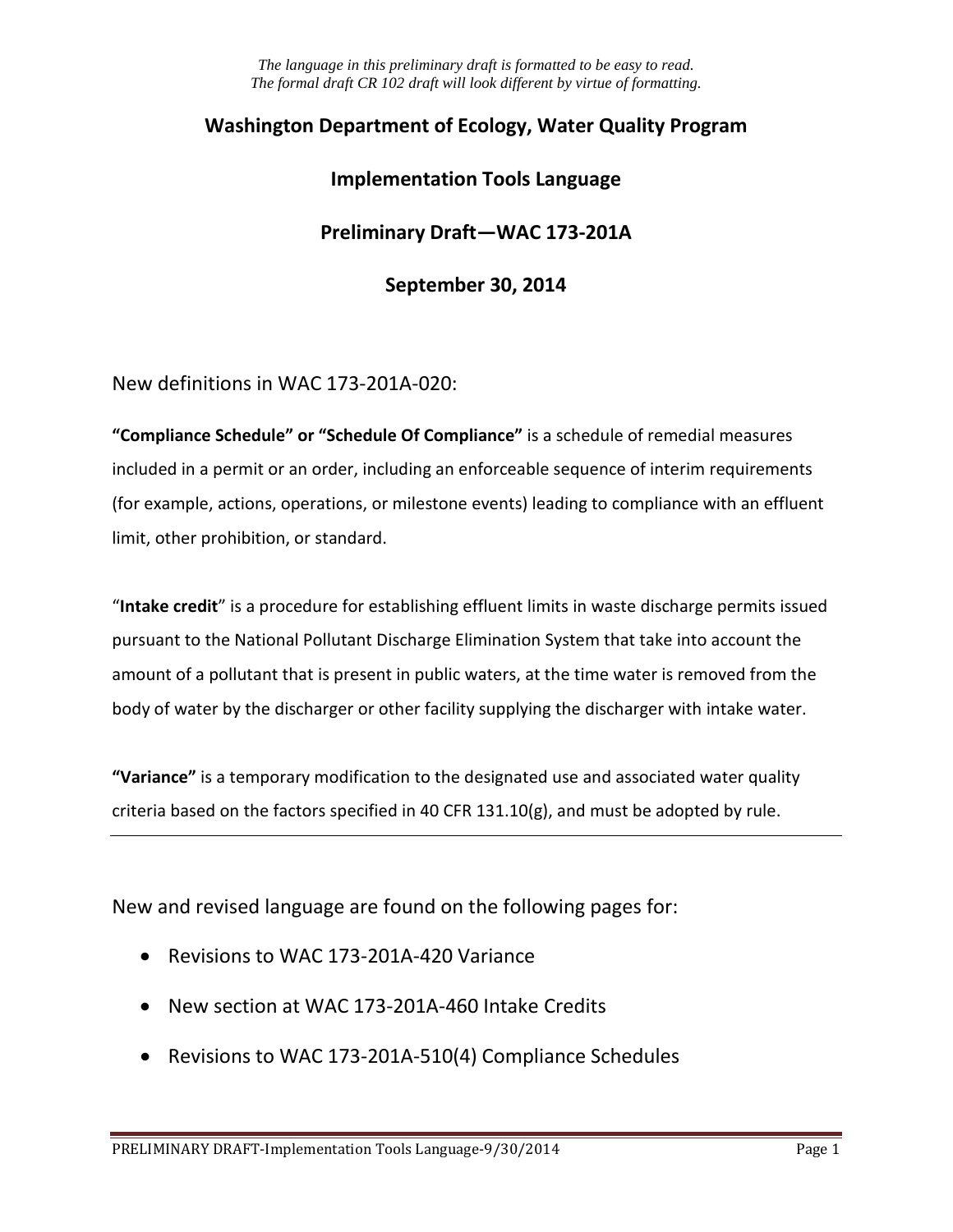## **WAC 173-201A-420 Variance**

*[Preliminary draft revisions to WAC 173-201A-420 are shown below by deleting the current section and replacing with newly proposed language. To more easily review current variance language, see: [http://app.leg.wa.gov/WAC/default.aspx?cite=173-201A-420\]](http://app.leg.wa.gov/WAC/default.aspx?cite=173-201A-420)*

WAC 173-201A-420 Variance. (1) The criteria established in WAC 173-201A-200 through 173-201A-260 and 173-201A-600 through 173-201A-612 may be modified for individual facilities, or stretches of waters, through the use of a variance. Variances may be approved by the department when:

- (a) The modification is consistent with the requirements of federal law (currently 40 CFR131.10(g) and 131.10(h));
- (b) The water body is assigned variances for specific criteria and all other applicable criteria must be met; and
- (c) Reasonable progress is being made toward meeting the original criteria.

(2) The decision to approve a variance is subject to a public and intergovernmental involvement process.

(3) The department may issue a variance for up to five years, and may renew the variance after providing for another opportunity for public and intergovernmental involvement and review. (4) Variances are not in effect until they have been incorporated into this chapter and approved by the USEPA.

#### *New preliminary draft language:*

(1) **General Provisions.** The criteria established in WAC 173-201A-200 through 173-201A-260 and 173-201A-600 through 173-201A-612 may be modified for individual facilities, a group of facilities, or stretches of waters, through the use of a variance. The following conditions apply when considering issuance of a variance:

(a) A variance may be considered when the standards are expected to be attained by the end of the variance period, or, the attainable use cannot be reliably determined.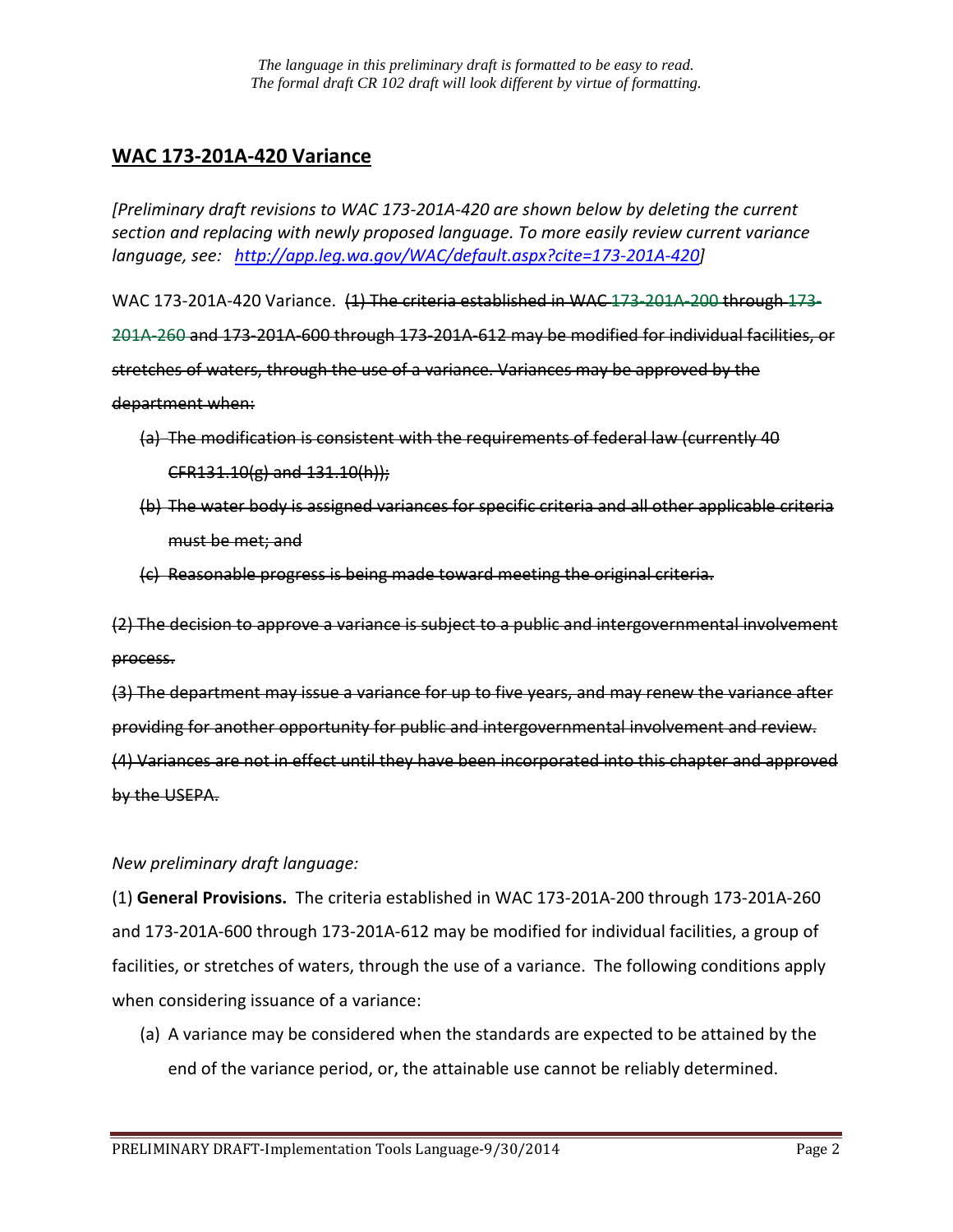- (b) The variance applies to specific parameters and all other applicable standards remain in effect for the water body.
- (c) The modification must be consistent with the requirements of federal regulations (currently 40 CFR 131.10(g) and 131.10(h)).
- (d) Reasonable progress must be made toward meeting the original standards during the variance period.
- (e) A variance renewal may be considered if the renewal request meets the above conditions.

(2) **Types of Variances**. Upon request or on its own initiative, the department will consider granting the following types of variances to existing water quality standards:

- (a) An individual variance is a designated use and parameter-specific change to the standard(s) of the receiving water body for a specific discharger. The temporary standard(s) only apply at the point(s) of compliance for the individual facility.
- (b) A multi-discharger variance is a designated use and parameter-specific change to the standard(s) of any water body that receives discharges from a permitted facility defined within the scope of the multi-discharger variance. All permitted dischargers that are defined within the scope of the variance may be covered under the variance that is granted by the department, provided all requirements of the variance are met.
- (c) A water body variance is a designated use and parameter-specific change to the standard(s) for a stretch of waters. All dischargers of the specific parameter and within the geographic scope defined in the water body variance may be covered under the variance.

(3) **Requirements**. Any entity initiating a variance request or applying for coverage for an individual, multi-discharger, or water body variance must submit the following information to the department:

(a) The pollutant(s) and designated use(s) proposed to be modified by the variance, and the proposed duration of the variance.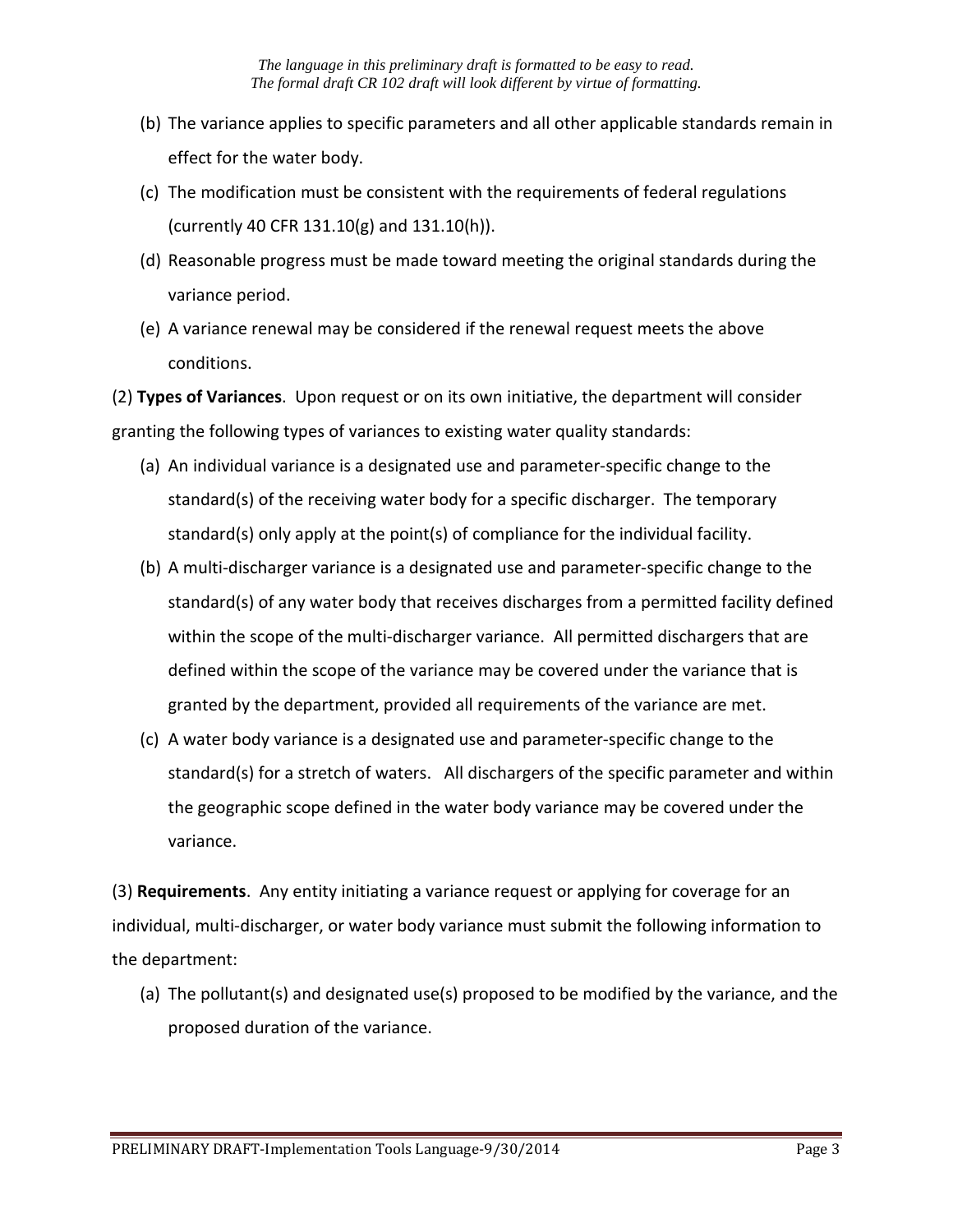- (b) A demonstration that attaining the water quality standard for a specific pollutant is not feasible for the requested duration of the variance based on one or more of the conditions found in 40 CFR 131.10(g) and 131.10(h).
- (c) An evaluation of treatment or alternative actions that were considered to meet effluent limits based on the original water quality criteria, and a description of why these options are not technically, economically, or otherwise feasible.
- (d) Sufficient water quality data and analyses to characterize receiving and discharge water pollutant concentrations.
- (e) A description and schedule of actions that the discharger(s) proposes to ensure the original water quality standard(s) are met or the highest attainable use is attained within the variance period. Dischargers are also required to submit a schedule for development and implementation of a pollutant minimization plan for the subject pollutant(s).
- (f) If the variance is for a water body or stretch of water, the following information must also be provided to the department:
	- (i) The results from a pollutant source assessment that quantifies the contribution of pollution from permitted sources and nonpermitted sources;
	- (ii) All cost-effective and reasonable best management practices for permitted sources that address the pollutant the variance is based upon; and
	- (iii) Best management practices for non-permitted sources that meet the requirements of RCW 90.48.
- (g) Any additional information the department deems necessary to evaluate the application.

(4) **Public Review & Notification.** The decision to grant a variance is a formal rule-making subject to a public and intergovernmental involvement process.

(a) The department will provide notice of the proposed variance and consult with Indian tribes or other states that have jurisdiction over adjacent and downstream waters of the proposed variance.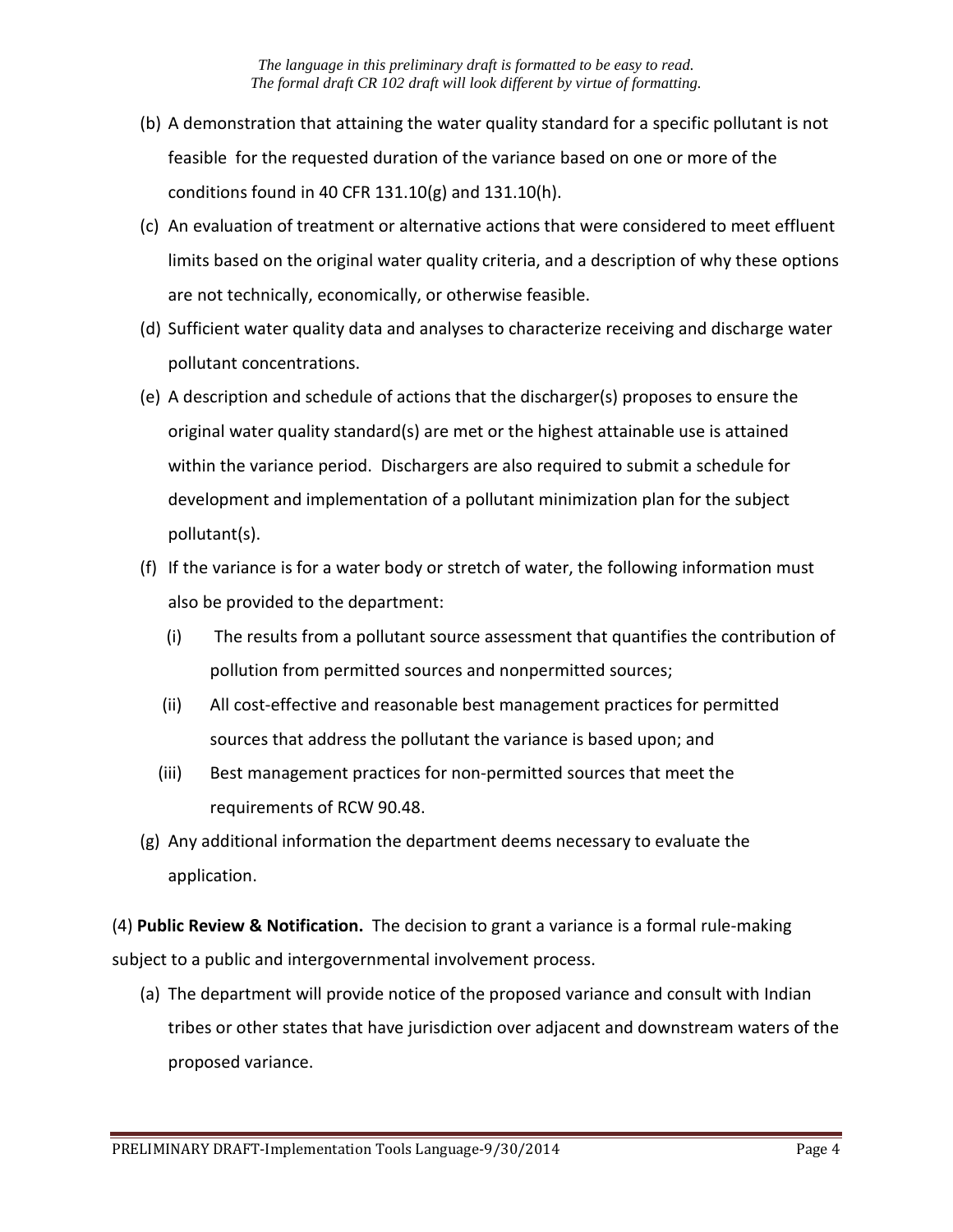(b) The department shall maintain and make publically available a list of dischargers that are covered under the variances that are in effect.

(5) **Period during which the Variance is in effect.** A variance is a temporary modification to the designated use and associated water quality criteria.

- (a) Each variance will be granted for the minimum time estimated to meet the original standard(s) or, if during the period of the variance it is determined that a designated use cannot be attained, then a use attainability analysis (WAC 173-201A-440) will be initiated.
- (b) The ability to apply a variance in permits or other actions may be terminated by the department as a result of a mandatory interim review.
- (c) Variances are in effect after they have been incorporated into this chapter and approved by the USEPA.

(6**) Contents of a Variance**. At a minimum a variance adopted into rule will include the following:

- (a) The time period for which the variance is applicable.
- (b) The geographic area or specific waters in which the variance is applicable.
- (c) A description of the permitted and unpermitted dischargers covered by the variance.
- (d) Identification of required actions and a schedule, including any measurable milestones, for all pollution sources (permitted and unpermitted) subject to the variance. Dischargers are required to use adaptive management to fine tune and update actions, schedules, and milestones in order to achieve the goals of the variance.
- (e) A provision allowing the department to reopen and modify any permits and to revise BMP requirements for unpermitted dischargers as a result of the mandatory interim review of the variance (see section 8 below).

(7) **Variance Permit Conditions**. The department must establish and incorporate into NPDES permits all conditions necessary to implement and enforce an approved variance, including:

(a) Effluent limits that represent currently achieved or achievable effluent conditions, or effluent limits that are sufficient to meet the original water quality standard upon expiration of the variance;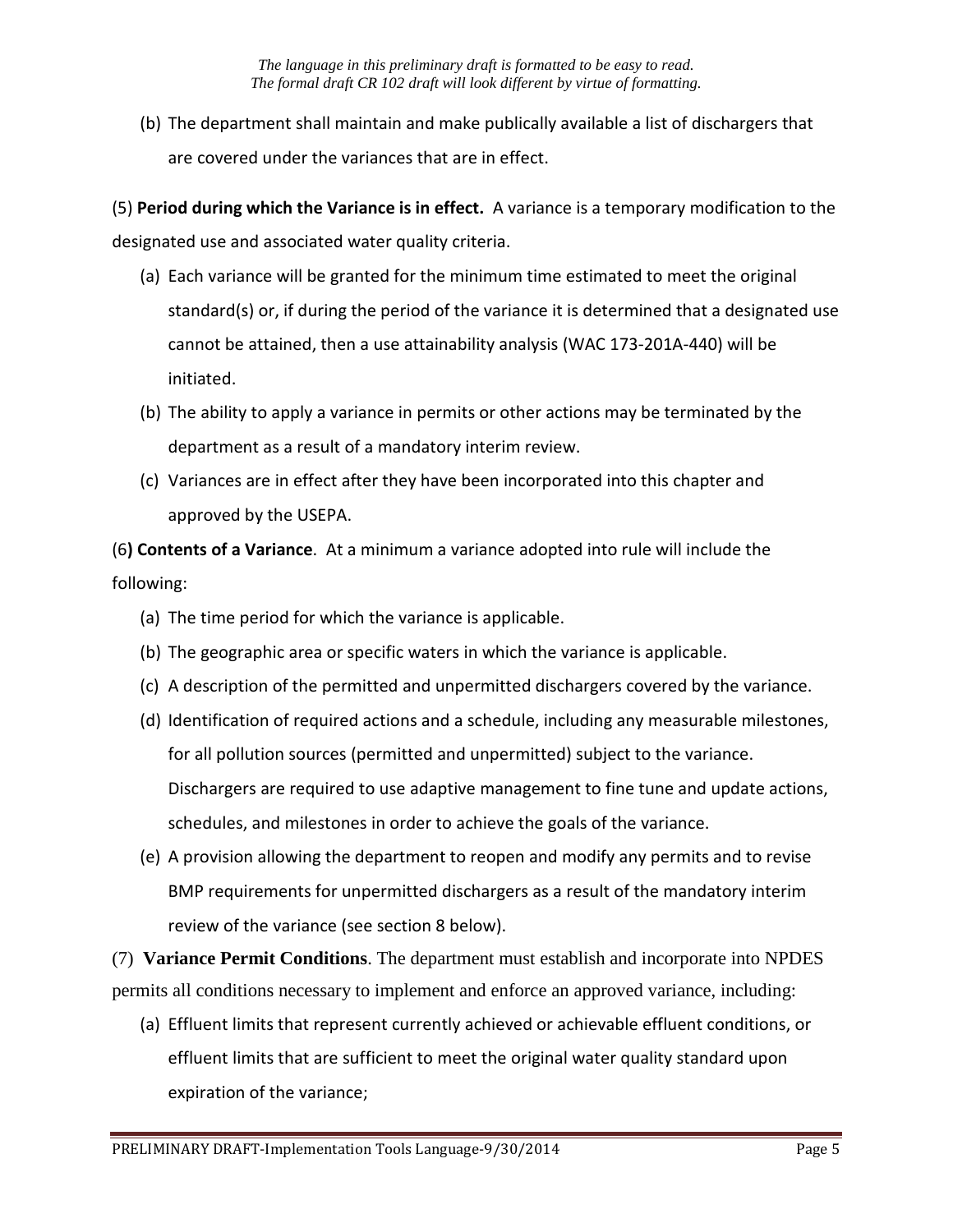- (b) Monitoring and reporting requirements; and
- (c) A provision allowing the department to reopen and modify the permits based on the mandatory interim review of the variance.

(8) **Mandatory Interim Review.** The department will conduct an interim review of each variance at least once every 5 years after the variance is adopted and approved to determine that conditions of the variance are being met and to evaluate whether the variance is still necessary.

- (a) Review process for individual discharger and multi discharge variances:
	- (i) The review shall be coordinated with the public review process of the permit renewal if the variance is being implemented in a permit.
	- (ii) The review will be focused on the discharger's compliance with permit conditions that are required by the variance as well as an evaluation of whether the variance is still necessary.
- (b) Review process for water body variances:
	- (i) Variances for stretches of waters will be reviewed in a public process conducted by the department every 5 years after initial adoption of the variance into rule.
	- (ii) The review will evaluate whether the variance is still necessary, any new information on sources of the pollutant that indicates that reductions could be made that would allow water quality standards to be met in a shorter time frame, as well as any new information that indicates water quality improvements may require more time.
- (c) A variance that applies to a permit will be shortened or terminated if the review determines that:
	- (i) The conditions and requirements of the variance and associated permit requirements have not been complied with (unless reasons outside the control of the discharger prevented meeting any condition or requirement); or,
	- **(ii)** Water quality standards could be met in a shorter time frame, based on new information submitted to the department.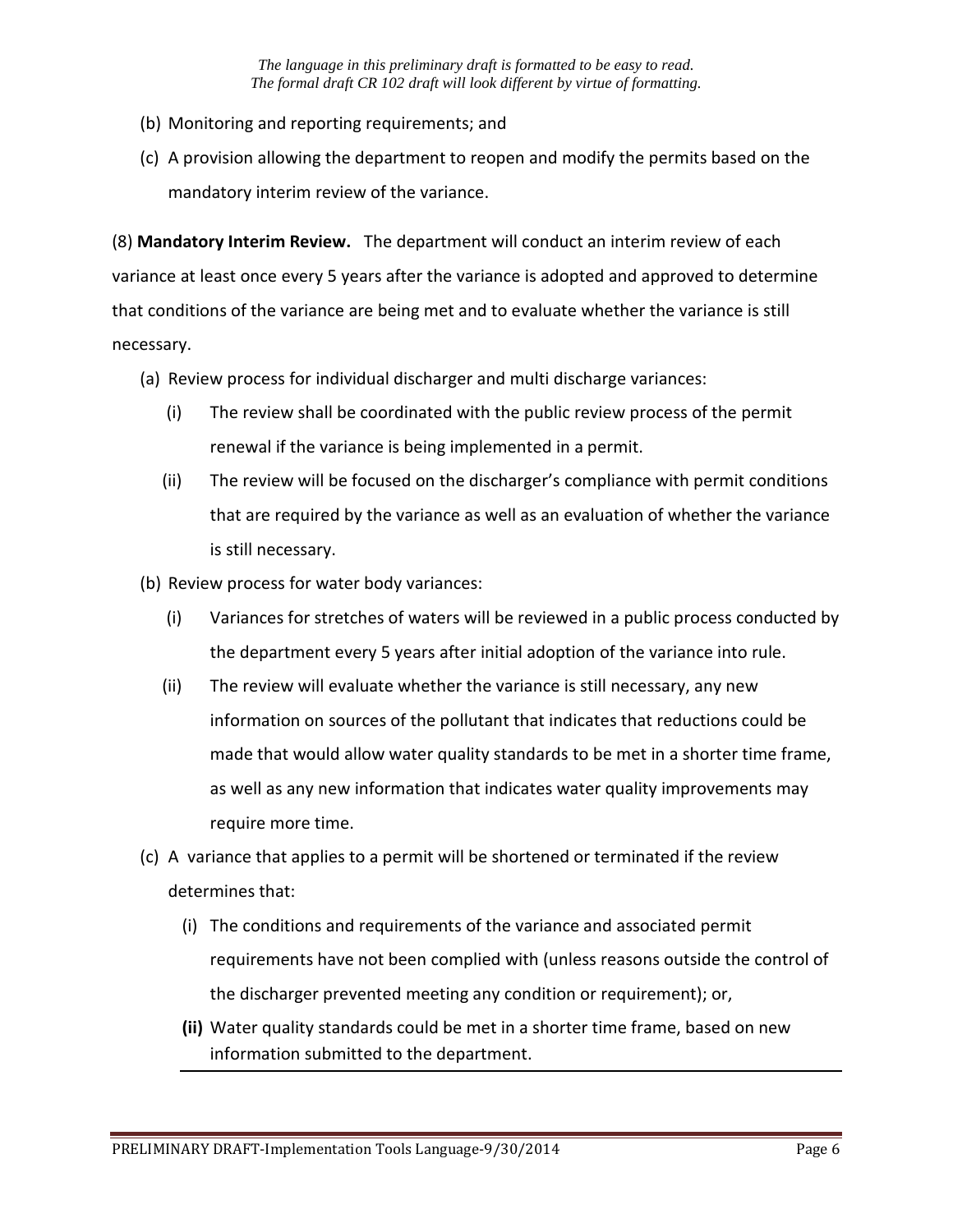## **WAC 173-201A-460 Intake Credits**

*[Preliminary draft of a new section added at WAC 173-201A-460.]*

**WAC 173-201A-460 Intake Credits.** (1) **General Provisions.** The following provisions apply to the consideration of intake credits in determining reasonable potential and establishing water quality based effluent limits (WQBELs) for waste discharge permits issued pursuant to the National Pollutant Discharge Elimination System.

- (a) An "intake pollutant" is the amount of a pollutant that is present in public waters (including groundwater as provided in subsection (d), below), at the time water is removed from the same body of water by the discharger or other facility supplying the discharger with intake water.
- (b) An intake pollutant must be from the "same body of water" as the discharge in order to be eligible for an intake credit. An intake pollutant is considered to be from the "same body of water" as the discharge if the department finds that the intake pollutant would have reached the vicinity of the outfall point in the receiving water within a reasonable period had it not been removed by the permittee. This finding will be established if:
	- (i) The background concentration of the pollutant in the receiving water (excluding any amount of the pollutant in the facility's discharge) is similar to that in the intake water; and
	- (ii) There is a direct hydrological connection between the intake and discharge points.
- (c) The department may also consider other site-specific factors relevant to the transport and fate of the pollutant to make the finding in a particular case that a pollutant would or would not have reached the vicinity of the outfall point in the receiving water within a reasonable period had it not been removed by the permittee.
- (d) An intake pollutant from groundwater may be considered to be from the "same body of water" if the department determines that the pollutant would have reached the vicinity of the outfall point in the receiving water within a reasonable period had it not been removed by the permittee.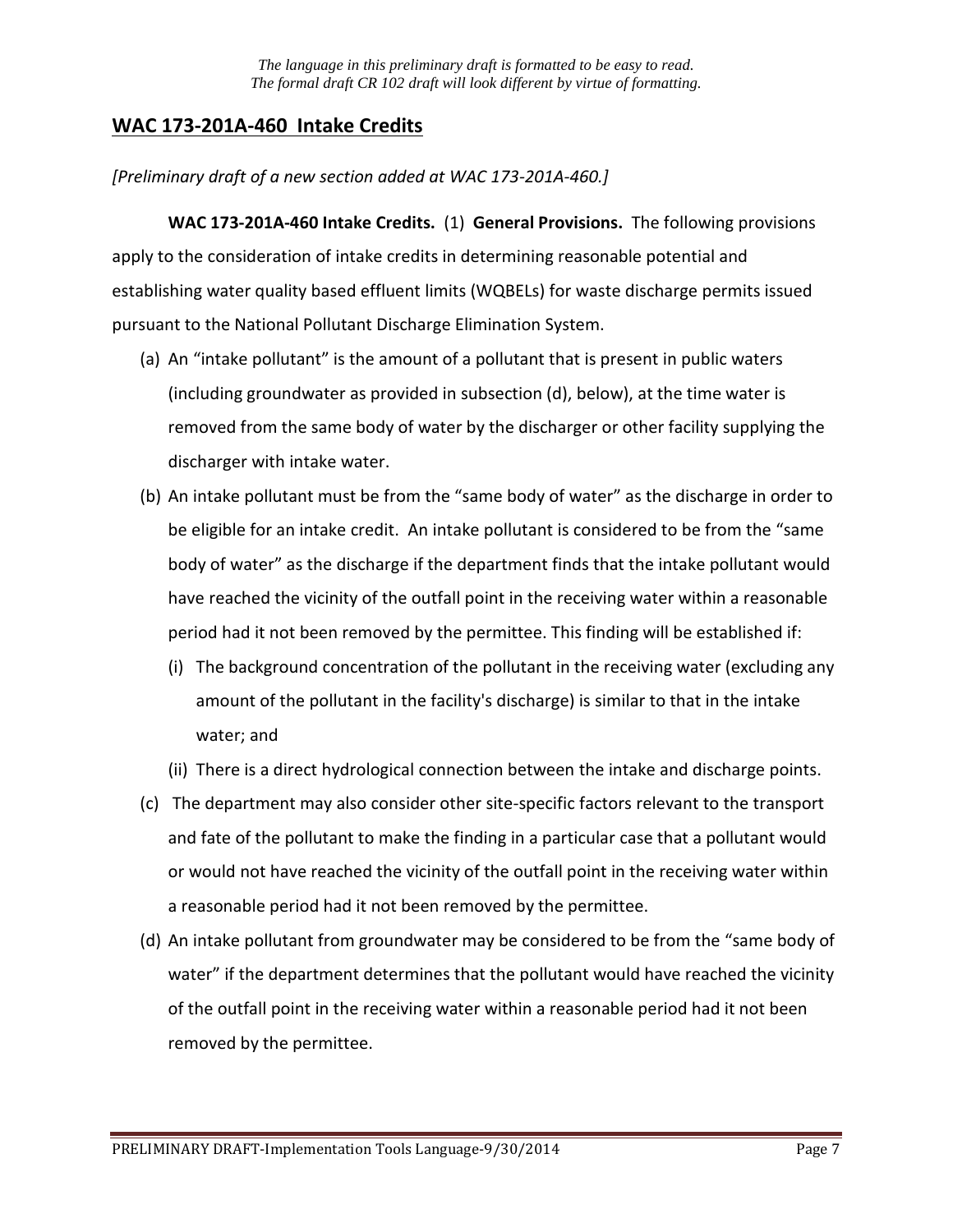## (2) **Consideration of Intake Pollutants.**

- (a) The department may determine if there is reasonable potential for the discharge of an identified intake pollutant to cause or contribute to an exceedance of a narrative or numeric water quality criterion. If a reasonable potential exists, then water qualitybased effluent limits may be established where a discharger demonstrates that the following conditions are met:
	- (i) The facility removes the intake water containing the pollutant from the same body of water into which the discharge is made;
	- (ii) The ambient background concentration of the pollutant does not meet the most stringent applicable water quality criterion for that pollutant;
	- (iii) The facility does not alter the identified intake pollutant chemically or physically in a manner that would cause adverse water quality impacts to occur that would not occur if the pollutants had not been removed from the body of water;
	- (iv) The timing and location of the discharge would not cause adverse water quality impacts to occur that would not occur if the identified intake pollutant pollutants had not been removed from the body of water;
	- (v) For the purpose of determining reasonable potential, the facility does not contribute any additional mass of the identified intake pollutant to its wastewater; and
	- (vi) For the purpose of determining water quality-based effluent limits; the facility does not increase the identified intake pollutant concentration at the point of discharge as compared to the pollutant concentration in the intake water. A discharger may add mass of the pollutant to its waste stream if an equal or greater mass is removed prior to discharge, so there is no net addition of the pollutant in the discharge compared to the intake water.
- (b) Upon a finding under subsection (a) of this section that an intake pollutant in the discharge does not cause, have the reasonable potential to cause, or contribute to an exceedance of an applicable water quality standard, the department is not required to include a water quality-based effluent limit for the identified intake pollutant in the facility's permit.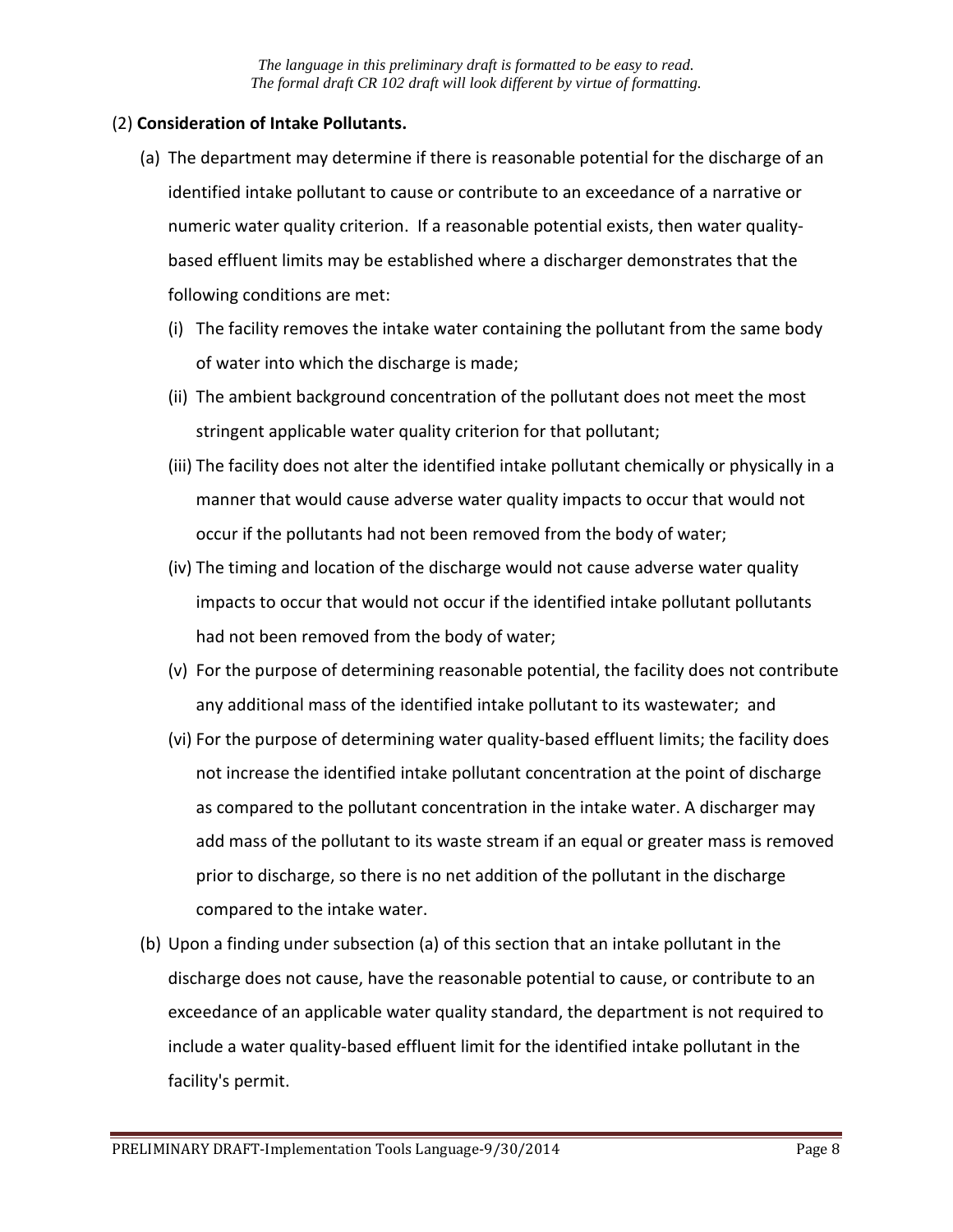- (c) Where intake water for a facility is provided by a municipal water supply system and the supplier provides treatment of the raw water that removes an intake water pollutant, the concentration of the intake water pollutant will be determined at the point where the water enters the water supplier's distribution system.
- (d) Where a facility discharges intake pollutants from multiple sources that originate from the receiving water body and from other water bodies, the department may derive an effluent limit reflecting the flow-weighted amount of each source of the pollutant provided that conditions in (a) through (c) above are met and adequate monitoring to determine compliance can be established and is included in the permit.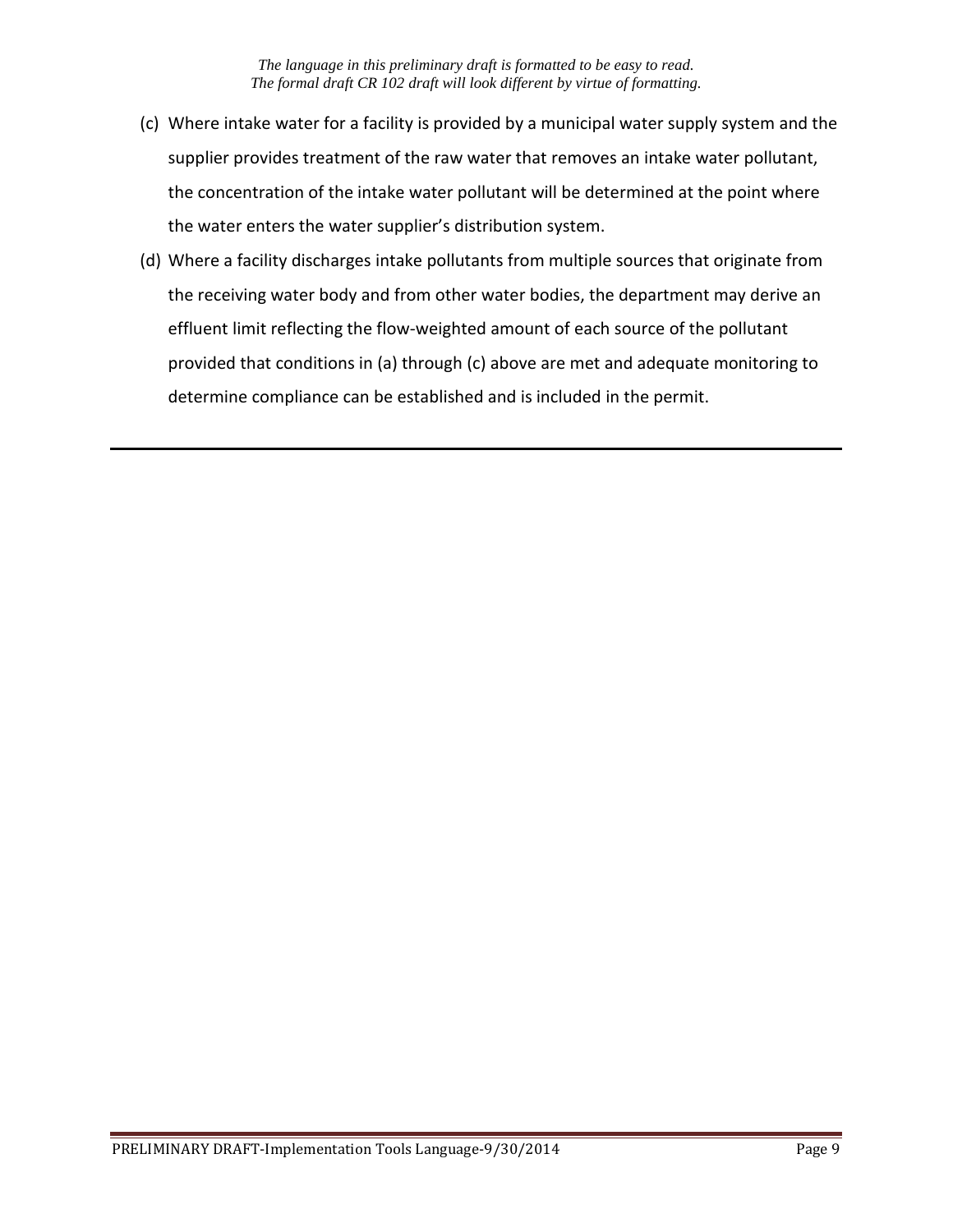# **WAC 173-201A-510(4): General allowance for compliance schedules**

[*Preliminary draft revisions to the current section at WAC 173-201A-501(4) are shown in underline and strikeout. To more easily review compliance schedule language currently in rule, see:<http://app.leg.wa.gov/WAC/default.aspx?cite=173-201A-510> ]*

#### (4) **General allowance for compliance schedules.**

(a) Permits and orders and directives of issued by the department for existing discharges may include a schedule for achieving compliance with effluent limits and water quality standards that apply to criteria contained in this chapter:

(i) Aquatic life uses and

(ii) Uses other than aquatic life.

- (b) Such schedules of compliance shall be developed to ensure final compliance with all water quality-based effluent limits and the water quality standards in the shortest practicable time. Decisions regarding The department will decide whether to issue schedules of compliance will be made on a case-by-case basis by the department. Schedules of compliance may not be issued for new discharges. Examples of schedules of compliance that may be to allow for issued include:
	- (i) Construction of necessary treatment capability;
	- (ii) implementation of necessary best management practices;
	- (iii) implementation of additional storm water best management practices for discharges determined not to meet water quality eriteria-standards following implementation of an initial set of best management practices; and
	- (iv) completion of necessary water quality studies related to implementation of permit requirements to meet effluent limits; or  $(v)$  resolution of a pending water quality standards' issue through rule-making action.